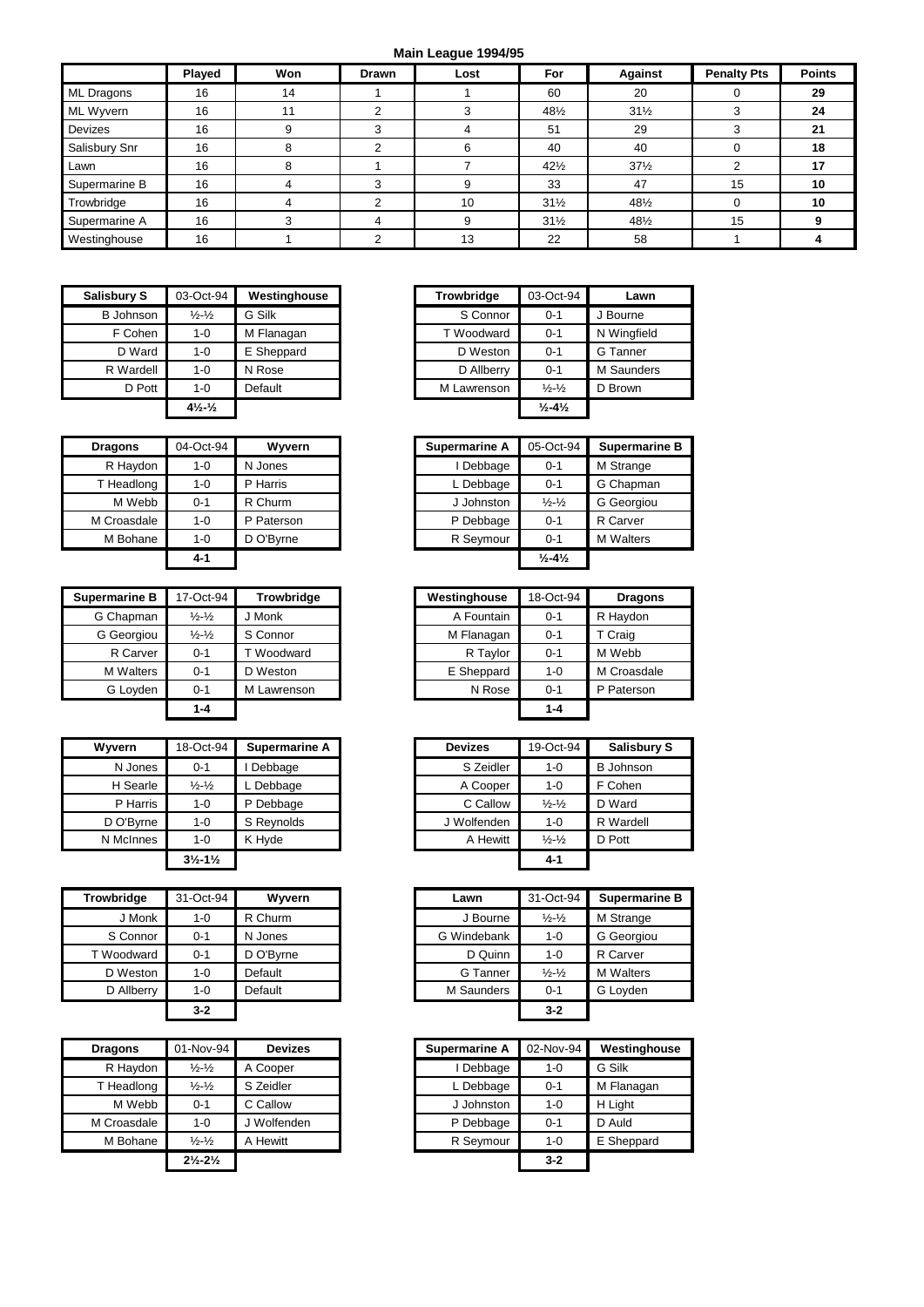| Westinghouse | 07-Nov-94                     | <b>Trowbridge</b> | <b>Salisbury S</b> | 07-Nov-94 | <b>Dragons</b> |
|--------------|-------------------------------|-------------------|--------------------|-----------|----------------|
| G Silk       | $0 - 1$                       | T Woodward        | <b>B</b> Johnson   | $0 - 1$   | R Haydon       |
| M Flanagan   | 1-0                           | D Weston          | F Cohen            | $0 - 1$   | T Headlong     |
| H Light      | $\frac{1}{2} - \frac{1}{2}$   | D Allberry        | D Ward             | $0 - 1$   | T Craig        |
| R Taylor     | 1-0                           | M Lawrenson       | R Wardell          | $0 - 1$   | M Webb         |
| N Rose       | 0-1                           | A Booth           | D Pott             | $0 - 1$   | M Croasdale    |
|              | $2\frac{1}{2} - 2\frac{1}{2}$ |                   |                    | $0 - 5$   |                |

| Wvvern     | 08-Nov-94 | Lawn        | <b>Devizes</b> | 09-Nov-94                     | Supermar   |
|------------|-----------|-------------|----------------|-------------------------------|------------|
| P Helbig   | 1-0       | G Windebank | S Zeidler      | $\frac{1}{2} - \frac{1}{2}$   | E Lea      |
| P Harris   | $0 - 1$   | D Quinn     | A Cooper       | $1 - 0$                       | Debbage    |
| P Paterson | 1-0       | N Wingfield | C Callow       | $0 - 1$                       | L Debbage  |
| D O'Byrne  | 1-0       | G Tanner    | J Wolfenden    | $0 - 1$                       | J Johnston |
| S Grant    | 1-0       | M Saunders  | D Bethell      | $1 - 0$                       | P Debbage  |
|            | 4-1       |             |                | $2\frac{1}{2} - 2\frac{1}{2}$ |            |

| Lawn        | 21-Nov-94 | Westinghouse | <b>Supermarine A</b> | 21-Nov-94 | <b>Salisbu</b>   |
|-------------|-----------|--------------|----------------------|-----------|------------------|
| J Bourne    | 1-0       | M Flanagan   | E Lea                | $0 - 1$   | D Harwood        |
| N Wingfield | $1 - 0$   | H Light      | I Debbage            | $0 - 1$   | <b>B</b> Johnson |
| G Tanner    | $0 - 1$   | R Taylor     | L Debbage            | $0 - 1$   | F Cohen          |
| M Saunders  | 1-0       | E Sheppard   | P Debbage            | $0 - 1$   | D Ward           |
| D Brown     | $0 - 1$   | A Gladwell   | R Seymour            | $1 - 0$   | D Pott           |
|             | $3 - 2$   |              |                      | $1 - 4$   |                  |

| Trowbridge | 21-Nov-94                     | <b>Devizes</b> | <b>Supermarine B</b> | 23-Nov-94                     | Wyvern     |
|------------|-------------------------------|----------------|----------------------|-------------------------------|------------|
| J Monk     | $\frac{1}{2} - \frac{1}{2}$   | S Zeidler      | M Strange            | $0 - 1$                       | P Harris   |
| T Woodward | $\frac{1}{2} - \frac{1}{2}$   | A Cooper       | G Chapman            | $\frac{1}{2} - \frac{1}{2}$   | R Churm    |
| S Connor   | $\frac{1}{2} - \frac{1}{2}$   | R Rendell      | G Georgiou           | $\frac{1}{2} - \frac{1}{2}$   | P Paterson |
| D Weston   | $0 - 1$                       | J Wolfenden    | R Carver             | $\frac{1}{2} - \frac{1}{2}$   | D O'Byrne  |
| D Allberry | $0 - 1$                       | A Hewitt       | <b>M</b> Walters     | 1-0                           | M Lovell   |
|            | $1\frac{1}{2} - 3\frac{1}{2}$ |                |                      | $2\frac{1}{2} - 2\frac{1}{2}$ |            |

| <b>Salisbury S</b> | 05-Dec-94 | <b>Trowbridge</b> |
|--------------------|-----------|-------------------|
| <b>B</b> Johnson   | $0 - 1$   | J Monk            |
| F Cohen            | $1 - 0$   | S Connor          |
| D Ward             | $1 - 0$   | T Woodward        |
| D Pott             | $1 - 0$   | D Weston          |
| J Wright           | $0 - 1$   | D Allberry        |
|                    | 3-2       |                   |

| <b>Dragons</b> | 06-Dec-94<br>Supermarine A  |            | <b>Devizes</b> | 07-Dec-94                   | Lawn        |
|----------------|-----------------------------|------------|----------------|-----------------------------|-------------|
| R Haydon       | 1-0                         | E Lea      | S Zeidler      | $\frac{1}{2} - \frac{1}{2}$ | G Windebar  |
| T Headlong     | $\frac{1}{2} - \frac{1}{2}$ | Debbage    | A Cooper       | $\frac{1}{2} - \frac{1}{2}$ | D Quinn     |
| M Webb         | $0 - 1$                     | Debbage    | C Callow       | $0 - 1$                     | N Wingfield |
| M Bohane       | $\frac{1}{2} - \frac{1}{2}$ | J Johnston | A Hewitt       | $1 - 0$                     | G Tanner    |
| C Phoutsady    | 1-0                         | P Debbage  | D Bethell      | $1 - 0$                     | M Saunders  |
|                | $3 - 2$                     |            |                | $3 - 2$                     |             |

| Lawn        | 12-Dec-94                     | Salisbury S      | <b>Trowbridge</b> | 12-Dec-94                    |        |
|-------------|-------------------------------|------------------|-------------------|------------------------------|--------|
| J Bourne    | $\frac{1}{2} - \frac{1}{2}$   | <b>B</b> Johnson | J Monk            | $\frac{1}{2} - \frac{1}{2}$  |        |
| D Quinn     | $\frac{1}{2} - \frac{1}{2}$   | F Cohen          | T Woodward        | $0 - 1$                      |        |
| N Wingfield | $\frac{1}{2} - \frac{1}{2}$   | A Cooke          | D Weston          | $0 - 1$                      |        |
| G Tanner    | $0 - 1$                       | D Ward           | D Allberry        | $0 - 1$                      |        |
| M Saunders  | $0 - 1$                       | D Pott           | M Lawrenson       | $0 - 1$                      | M Croa |
|             | $1\frac{1}{2} - 3\frac{1}{2}$ |                  |                   | $\frac{1}{2} - 4\frac{1}{2}$ |        |

| <b>Wyvern</b> | 13-Dec-94                   | Westinghouse | <b>Supermarine B</b> | 14-Dec-94                     | Devi      |
|---------------|-----------------------------|--------------|----------------------|-------------------------------|-----------|
| P Harris      | 1-0                         | G Silk       | M Strange            | $0 - 1$                       | S Zeidler |
| R Churm       | 1-0                         | M Flanagan   | G Chapman            | $\frac{1}{2} - \frac{1}{2}$   | A Coope   |
| H Searle      | $\frac{1}{2} - \frac{1}{2}$ | E Sheppard   | G Georgiou           | $1 - 0$                       | A Hewitt  |
| D O'Byrne     | 1-0                         | R Taylor     | R Carver             | $1 - 0$                       | D Bethell |
| P Paterson    | $\frac{1}{2} - \frac{1}{2}$ | A Gladwell   | <b>M</b> Walters     | $1 - 0$                       | Default   |
|               | $4 - 1$                     |              |                      | $3\frac{1}{2} - 1\frac{1}{2}$ |           |

|                               | <b>Trowbridge</b> |           | <b>Salisbury S</b> | 07-Nov-94 | <b>Dragons</b> |
|-------------------------------|-------------------|-----------|--------------------|-----------|----------------|
| $0 - 1$                       | T Woodward        |           | <b>B</b> Johnson   | $0 - 1$   | R Haydon       |
| 1-0                           | D Weston          |           | F Cohen            | $0 - 1$   | T Headlong     |
| $\frac{1}{2} - \frac{1}{2}$   | D Allberry        |           | D Ward             | $0 - 1$   | T Craig        |
| $1 - 0$                       | M Lawrenson       |           | R Wardell          | $0 - 1$   | M Webb         |
| $0 - 1$                       | A Booth           |           | D Pott             | $0 - 1$   | M Croasdale    |
| $2\frac{1}{2} - 2\frac{1}{2}$ |                   |           |                    | $0-5$     |                |
|                               |                   | 07-Nov-94 |                    |           |                |

| Wvvern     | 08-Nov-94 | Lawn        | <b>Devizes</b> | 09-Nov-94                     | <b>Supermarine A</b> |
|------------|-----------|-------------|----------------|-------------------------------|----------------------|
| P Helbig   | $1 - 0$   | G Windebank | S Zeidler      | $\frac{1}{2} - \frac{1}{2}$   | E Lea                |
| P Harris   | $0 - 1$   | D Quinn     | A Cooper       | 1-0                           | Debbage              |
| P Paterson | $1 - 0$   | N Wingfield | C Callow       | $0 - 1$                       | L Debbage            |
| D O'Byrne  | $1 - 0$   | G Tanner    | J Wolfenden    | $0 - 1$                       | J Johnston           |
| S Grant    | $1 - 0$   | M Saunders  | D Bethell      | $1 - 0$                       | P Debbage            |
|            | $4 - 1$   |             |                | $2\frac{1}{2} - 2\frac{1}{2}$ |                      |

| Lawn               | 21-Nov-94 | Westinghouse | Supermarine A | 21-Nov-94 | <b>Salisbury S</b> |
|--------------------|-----------|--------------|---------------|-----------|--------------------|
| J Bourne           | $1 - 0$   | M Flanagan   | E Lea         | $0 - 1$   | D Harwood          |
| <b>V</b> Wingfield | $1 - 0$   | H Light      | I Debbage     | $0 - 1$   | <b>B</b> Johnson   |
| G Tanner           | $0 - 1$   | R Taylor     | ∟ Debbage     | $0 - 1$   | F Cohen            |
| Saunders           | $1 - 0$   | E Sheppard   | P Debbage     | $0 - 1$   | D Ward             |
| D Brown            | $0 - 1$   | A Gladwell   | R Seymour     | $1 - 0$   | D Pott             |
|                    | $3 - 2$   |              |               | $1 - 4$   |                    |

| wbridge    | 21-Nov-94                     | <b>Devizes</b> | <b>Supermarine B</b> | 23-Nov-94                     | Wyvern     |
|------------|-------------------------------|----------------|----------------------|-------------------------------|------------|
| J Monk     | $\frac{1}{2} - \frac{1}{2}$   | S Zeidler      | M Strange            | $0 - 1$                       | P Harris   |
| Voodward   | $\frac{1}{2} - \frac{1}{2}$   | A Cooper       | G Chapman            | $\frac{1}{2} - \frac{1}{2}$   | R Churm    |
| S Connor   | $\frac{1}{2} - \frac{1}{2}$   | R Rendell      | G Georgiou           | $\frac{1}{2} - \frac{1}{2}$   | P Paterson |
| D Weston   | $0 - 1$                       | J Wolfenden    | R Carver             | $\frac{1}{2} - \frac{1}{2}$   | D O'Byrne  |
| D Allberry | $0 - 1$                       | A Hewitt       | <b>M</b> Walters     | $1 - 0$                       | M Lovell   |
|            | $1\frac{1}{2} - 3\frac{1}{2}$ |                |                      | $2\frac{1}{2} - 2\frac{1}{2}$ |            |

| 05-Dec-94 | <b>Trowbridge</b> | Westinghouse | 06-Dec-94                    | <b>Supermarine B</b> |
|-----------|-------------------|--------------|------------------------------|----------------------|
| $0 - 1$   | J Monk            | G Silk       | $0 - 1$                      | G Chapman            |
| $1 - 0$   | S Connor          | M Flanagan   | $0 - 1$                      | G Georgiou           |
| $1 - 0$   | T Woodward        | H Light      | $\frac{1}{2} - \frac{1}{2}$  | R Carver             |
| $1 - 0$   | D Weston          | D Auld       | $0 - 1$                      | <b>M</b> Walters     |
| $0 - 1$   | D Allberry        | A Gladwell   | $0 - 1$                      | G Loyden             |
| $3 - 2$   |                   |              | $\frac{1}{2} - 4\frac{1}{2}$ |                      |
|           |                   |              |                              |                      |

| aqons     | 06-Dec-94                   | Supermarine A | <b>Devizes</b> | 07-Dec-94                   | Lawn        |
|-----------|-----------------------------|---------------|----------------|-----------------------------|-------------|
| R Haydon  | $1 - 0$                     | E Lea         | S Zeidler      | $\frac{1}{2} - \frac{1}{2}$ | G Windebank |
| Headlong  | $\frac{1}{2} - \frac{1}{2}$ | Debbage       | A Cooper       | $\frac{1}{2} - \frac{1}{2}$ | D Quinn     |
| M Webb    | $0 - 1$                     | Debbage       | C Callow       | $0 - 1$                     | N Wingfield |
| M Bohane  | $\frac{1}{2} - \frac{1}{2}$ | Johnston      | A Hewitt       | $1 - 0$                     | G Tanner    |
| Phoutsady | $1-0$                       | P Debbage     | D Bethell      | 1-0                         | M Saunders  |
|           | $3-2$                       |               |                | $3 - 2$                     |             |

| Lawn        | 12-Dec-94                     | Salisbury S      | <b>Trowbridge</b> | 12-Dec-94                    | <b>Dragons</b> |
|-------------|-------------------------------|------------------|-------------------|------------------------------|----------------|
| J Bourne    | $\frac{1}{2} - \frac{1}{2}$   | <b>B</b> Johnson | J Monk            | $\frac{1}{2} - \frac{1}{2}$  | T Headlong     |
| D Quinn     | $\frac{1}{2} - \frac{1}{2}$   | F Cohen          | T Woodward        | $0 - 1$                      | R Haydon       |
| N Wingfield | $\frac{1}{2} - \frac{1}{2}$   | A Cooke          | D Weston          | $0 - 1$                      | T Craig        |
| G Tanner    | $0 - 1$                       | D Ward           | D Allberry        | $0 - 1$                      | P Paterson     |
| M Saunders  | $0 - 1$                       | D Pott           | M Lawrenson       | $0 - 1$                      | M Croasdale    |
|             | $1\frac{1}{2} - 3\frac{1}{2}$ |                  |                   | $\frac{1}{2} - 4\frac{1}{2}$ |                |

| Wvvern     | 13-Dec-94                   | Westinghouse | <b>Supermarine B</b> | 14-Dec-94                     | <b>Devizes</b> |
|------------|-----------------------------|--------------|----------------------|-------------------------------|----------------|
| P Harris   | $1 - 0$                     | G Silk       | M Strange            | $0 - 1$                       | S Zeidler      |
| R Churm    | $1 - 0$                     | M Flanagan   | G Chapman            | $\frac{1}{2} - \frac{1}{2}$   | A Cooper       |
| H Searle   | $\frac{1}{2} - \frac{1}{2}$ | E Sheppard   | G Georgiou           | 1-0                           | A Hewitt       |
| D O'Byrne  | $1 - 0$                     | R Taylor     | R Carver             | 1-0                           | D Bethell      |
| P Paterson | $\frac{1}{2} - \frac{1}{2}$ | A Gladwell   | <b>M</b> Walters     | $1 - 0$                       | Default        |
|            | $4 - 1$                     |              |                      | $3\frac{1}{2} - 1\frac{1}{2}$ |                |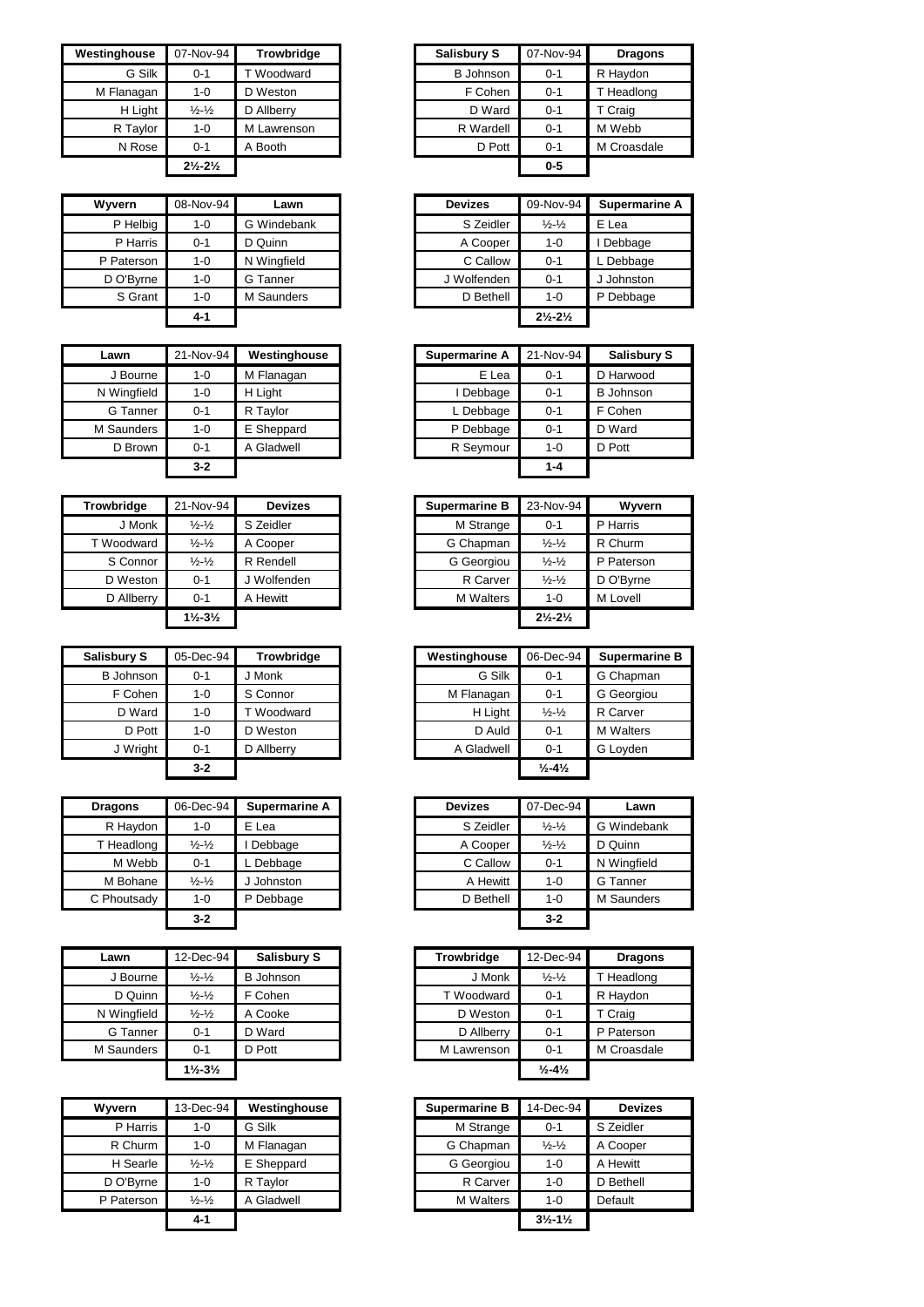| Supermarine A | 09-Jan-95                     | <b>Trowbridge</b> | <b>Salisbury S</b> | 09-Jan-95                     | Superma          |
|---------------|-------------------------------|-------------------|--------------------|-------------------------------|------------------|
| E Lea         | $1 - 0$                       | I Monk            | <b>B</b> Johnson   | $\frac{1}{2} - \frac{1}{2}$   | G Chapma         |
| Debbage       | $\frac{1}{2} - \frac{1}{2}$   | T Woodward        | F Cohen            | $\frac{1}{2} - \frac{1}{2}$   | G Georgic        |
| L Debbage     | $0 - 1$                       | S Connor          | D Ward             | $\frac{1}{2} - \frac{1}{2}$   | R Carver         |
| P Debbage     | $0 - 1$                       | D Weston          | R Wardell          | $1 - 0$                       | <b>M</b> Walters |
| R Seymour     | $0 - 1$                       | D Allberry        | D Pott             | $1 - 0$                       | G Loyden         |
|               | $1\frac{1}{2} - 3\frac{1}{2}$ |                   |                    | $3\frac{1}{2} - 1\frac{1}{2}$ |                  |

| <b>Dragons</b> | 10-Jan-95 | Lawn        | <b>Devizes</b> | 11-Jan-95                   | Wyvern     |
|----------------|-----------|-------------|----------------|-----------------------------|------------|
| R Haydon       | $0 - 1$   | J Bourne    | S Zeidler      | $1 - 0$                     | N Jones    |
| T Headlong     | $1 - 0$   | D Quinn     | A Cooper       | $\frac{1}{2} - \frac{1}{2}$ | R Churm    |
| R Churm        | $0 - 1$   | N Wingfield | J Wolfenden    | $0 - 1$                     | P Harris   |
| M Webb         | $0 - 1$   | G Tanner    | A Hewitt       | $\frac{1}{2} - \frac{1}{2}$ | P Paterson |
| M Croasdale    | 1-0       | D Brown     | D Bethell      | $0 - 1$                     | D O'Byrne  |
|                | $2 - 3$   |             |                | $2 - 3$                     |            |

| Lawn        | 16-Jan-95                     | <b>Supermarine A</b> | Wyvern      | 16-Jan-95                   | <b>Salisk</b> |
|-------------|-------------------------------|----------------------|-------------|-----------------------------|---------------|
| J Bourne    | $1 - 0$                       | E Lea                | R Churm     | $1 - 0$                     | B Johns       |
| D Quinn     | $0 - 1$                       | Debbage              | H Searle    | $1 - 0$                     | F Cohen       |
| N Wingfield | $1 - 0$                       | L Debbage            | P Paterson  | $\frac{1}{2} - \frac{1}{2}$ | A Cooke       |
| G Tanner    | $\frac{1}{2} - \frac{1}{2}$   | J Johnston           | D O'Byrne   | $\frac{1}{2} - \frac{1}{2}$ | D Ward        |
| D Brown     | $0 - 1$                       | Debbage<br>P         | C Phoutsady | $1 - 0$                     | D Pott        |
|             | $2\frac{1}{2} - 2\frac{1}{2}$ |                      |             | $4 - 1$                     |               |

| Westinghouse | 17-Jan-95 | <b>Devizes</b> | <b>Supermarine B</b> | 18-Jan-95 | <b>Dragons</b> |
|--------------|-----------|----------------|----------------------|-----------|----------------|
| G Silk       | 0-1       | S Zeidler      | G Chapman            | $0 - 1$   | T Headlong     |
| M Flanagan   | 0-1       | A Cooper       | G Georgiou           | $0 - 1$   | R Haydon       |
| R Taylor     | 0-1       | C Callow       | R Carver             | $0 - 1$   | T Craig        |
| D Auld       | 0-1       | A Champion     | <b>M</b> Walters     | $0 - 1$   | M Webb         |
| A Gladwell   | $0 - 1$   | J Wolfenden    | G Loyden             | $1 - 0$   | M Croasdale    |
|              | $0-5$     |                |                      | $1 - 4$   |                |

| Westinghouse | 30-Jan-95                     | <b>Salisbury S</b> | Lawn        | 30-Jan-95 | Trowbridge  |
|--------------|-------------------------------|--------------------|-------------|-----------|-------------|
| M Flanagan   | $0 - 1$                       | D Ward             | J Bourne    | $0 - 1$   | S Connor    |
| E Sheppard   | $0 - 1$                       | R Wardell          | G Windebank | $1 - 0$   | T Woodward  |
| H Lght       | $0 - 1$                       | D Pott             | D Quinn     | $1 - 0$   | D Weston    |
| R Taylor     | $1 - 0$                       | J Wright           | G Tanner    | $0 - 1$   | D Allberry  |
| A Gladwell   | $\frac{1}{2} - \frac{1}{2}$   | N Carter           | M Saunders  | $1 - 0$   | M Lawrenson |
|              | $1\frac{1}{2} - 3\frac{1}{2}$ |                    |             | $3 - 2$   |             |

| Wyvern      | 31-Jan-95 | <b>Dragons</b> | <b>Supermarine B</b> | 01-Feb-95                     | Supermar  |
|-------------|-----------|----------------|----------------------|-------------------------------|-----------|
| P Harris    | $0 - 1$   | T Craig        | M Strange            | $0 - 1$                       | E Lea     |
| R Churm     | $0 - 1$   | R Haydon       | G Chapman            | $\frac{1}{2} - \frac{1}{2}$   | Debbage   |
| D O'Byrne   | $0 - 1$   | Headlong       | G Georgiou           | $0 - 1$                       | L Debbage |
| P Paterson  | $1 - 0$   | M Webb         | R Carver             | 1-0                           | P Debbage |
| C Phoutsady | $0 - 1$   | M Croasdale    | <b>M</b> Walters     | 1-0                           | R Seymour |
|             | $1 - 4$   |                |                      | $2\frac{1}{2} - 2\frac{1}{2}$ |           |

| <b>Salisbury S</b> | 06-Feb-95                     | <b>Devizes</b> | <b>Trowbridge</b> | 06-Feb-95                     | <b>Superm</b> |
|--------------------|-------------------------------|----------------|-------------------|-------------------------------|---------------|
| D Harwood          | $\frac{1}{2} - \frac{1}{2}$   | S Zeidler      | T Woodward        | $0 - 1$                       | G Chapn       |
| R Lynn             | $\frac{1}{2} - \frac{1}{2}$   | A Cooper       | S Connor          | $0 - 1$                       | G Georg       |
| <b>B</b> Johnson   | $\frac{1}{2} - \frac{1}{2}$   | R Rendell      | D Weston          | $1 - 0$                       | R Carver      |
| A Cooke            | 1-0                           | C Callow       | D Allberry        | $\frac{1}{2} - \frac{1}{2}$   | M Walter      |
| D Ward             | $0 - 1$                       | A Hewitt       | M Lawrenson       | $0 - 1$                       | N Baker       |
|                    | $2\frac{1}{2} - 2\frac{1}{2}$ |                |                   | $1\frac{1}{2} - 3\frac{1}{2}$ |               |

| <b>Dragons</b> | 07-Feb-95 | Westinghouse | <b>Supermarine A</b> | 08-Feb-95 | Wyvern      |
|----------------|-----------|--------------|----------------------|-----------|-------------|
| R Haydon       | 1-0       | G Silk       | E Lea                | 1-0       | R Churm     |
| T Headlong     | 1-0       | M Flanagan   | Debbage              | 1-0       | P Harris    |
| T Craig        | 1-0       | R Taylor     | L Debbage            | $0 - 1$   | H Searle    |
| M Webb         | 1-0       | D Auld       | J Johnston           | $0 - 1$   | D O'Byrne   |
| M Bohane       | 1-0       | N Rose       | P Debbage            | $0 - 1$   | C Phoutsady |
|                | $5-0$     |              |                      | $2 - 3$   |             |

| Supermarine A | 09-Jan-95                     | <b>Trowbridge</b> | <b>Salisbury S</b> | 09-Jan-95                     | <b>Supermarine B</b> |
|---------------|-------------------------------|-------------------|--------------------|-------------------------------|----------------------|
| E Lea         | 1-0                           | J Monk            | B Johnson          | $\frac{1}{2} - \frac{1}{2}$   | G Chapman            |
| Debbage       | $\frac{1}{2} - \frac{1}{2}$   | T Woodward        | F Cohen            | $\frac{1}{2} - \frac{1}{2}$   | G Georgiou           |
| . Debbage     | $0 - 1$                       | S Connor          | D Ward             | $\frac{1}{2} - \frac{1}{2}$   | R Carver             |
| P Debbage     | $0 - 1$                       | D Weston          | R Wardell          | 1-0                           | <b>M</b> Walters     |
| R Seymour     | $0 - 1$                       | D Allberry        | D Pott             | $1 - 0$                       | G Loyden             |
|               | $1\frac{1}{2} - 3\frac{1}{2}$ |                   |                    | $3\frac{1}{2} - 1\frac{1}{2}$ |                      |

| Lawn        | 11-Jan-95                   |            |
|-------------|-----------------------------|------------|
|             |                             | Wyvern     |
| J Bourne    | $1 - 0$                     | N Jones    |
| D Quinn     | $\frac{1}{2} - \frac{1}{2}$ | R Churm    |
| N Wingfield | $0 - 1$                     | P Harris   |
| G Tanner    | $\frac{1}{2} - \frac{1}{2}$ | P Paterson |
| D Brown     | $0 - 1$                     | D O'Byrne  |
|             | $2 - 3$                     |            |
|             |                             |            |

| Lawn               | 16-Jan-95                     | Supermarine A | Wyvern      | 16-Jan-95                   | <b>Salisbury S</b> |
|--------------------|-------------------------------|---------------|-------------|-----------------------------|--------------------|
| J Bourne           | $1 - 0$                       | E Lea         | R Churm     | 1-0                         | <b>B</b> Johnson   |
| D Quinn            | $0 - 1$                       | Debbage       | H Searle    | 1-0                         | F Cohen            |
| <b>V</b> Wingfield | $1 - 0$                       | Debbage       | P Paterson  | $\frac{1}{2} - \frac{1}{2}$ | A Cooke            |
| G Tanner           | $\frac{1}{2} - \frac{1}{2}$   | J Johnston    | D O'Byrne   | $\frac{1}{2} - \frac{1}{2}$ | D Ward             |
| D Brown            | $0 - 1$                       | P Debbage     | C Phoutsady | $1 - 0$                     | D Pott             |
|                    | $2\frac{1}{2} - 2\frac{1}{2}$ |               |             | $4 - 1$                     |                    |

| inghouse   | 17-Jan-95 | <b>Devizes</b> | <b>Supermarine B</b> | 18-Jan-95 | <b>Dragons</b> |
|------------|-----------|----------------|----------------------|-----------|----------------|
| G Silk     | $0 - 1$   | S Zeidler      | G Chapman            | $0 - 1$   | T Headlong     |
| Flanagan   | $0 - 1$   | A Cooper       | G Georgiou           | $0 - 1$   | R Haydon       |
| R Taylor   | $0 - 1$   | C Callow       | R Carver             | $0 - 1$   | T Craig        |
| D Auld     | $0 - 1$   | A Champion     | <b>M</b> Walters     | $0 - 1$   | M Webb         |
| A Gladwell | $0 - 1$   | J Wolfenden    | G Loyden             | $1 - 0$   | M Croasdale    |
|            | $0-5$     |                |                      | $1 - 4$   |                |

| 30-Jan-95                     | <b>Salisbury S</b> | Lawn        | 30-Jan-95 | <b>Trowbridge</b> |
|-------------------------------|--------------------|-------------|-----------|-------------------|
| $0 - 1$                       | D Ward             | J Bourne    | $0 - 1$   | S Connor          |
| $0 - 1$                       | R Wardell          | G Windebank | 1-0       | T Woodward        |
| $0 - 1$                       | D Pott             | D Quinn     | $1 - 0$   | D Weston          |
| 1-0                           | J Wright           | G Tanner    | $0 - 1$   | D Allberry        |
| $\frac{1}{2} - \frac{1}{2}$   | N Carter           | M Saunders  | $1 - 0$   | M Lawrenson       |
| $1\frac{1}{2} - 3\frac{1}{2}$ |                    |             | $3 - 2$   |                   |
|                               |                    |             |           |                   |

| Wvvern      | 31-Jan-95 | <b>Dragons</b> | <b>Supermarine B</b> | 01-Feb-95                     | <b>Supermarine A</b> |
|-------------|-----------|----------------|----------------------|-------------------------------|----------------------|
| P Harris    | $0 - 1$   | T Craig        | M Strange            | $0 - 1$                       | E Lea                |
| R Churm     | $0 - 1$   | R Haydon       | G Chapman            | $\frac{1}{2} - \frac{1}{2}$   | Debbage              |
| D O'Byrne   | $0 - 1$   | T Headlong     | G Georgiou           | $0 - 1$                       | L Debbage            |
| P Paterson  | $1 - 0$   | M Webb         | R Carver             | $1 - 0$                       | P Debbage            |
| C Phoutsady | $0 - 1$   | M Croasdale    | <b>M</b> Walters     | $1 - 0$                       | R Seymour            |
|             | $1 - 4$   |                |                      | $2\frac{1}{2} - 2\frac{1}{2}$ |                      |

| Salisbury S      | 06-Feb-95                     | <b>Devizes</b> | <b>Trowbridge</b> | 06-Feb-95                     | <b>Supermarine B</b> |
|------------------|-------------------------------|----------------|-------------------|-------------------------------|----------------------|
| D Harwood        | $\frac{1}{2} - \frac{1}{2}$   | S Zeidler      | T Woodward        | $0 - 1$                       | G Chapman            |
| R Lvnn           | $\frac{1}{2} - \frac{1}{2}$   | A Cooper       | S Connor          | $0 - 1$                       | G Georgiou           |
| <b>B</b> Johnson | $\frac{1}{2} - \frac{1}{2}$   | R Rendell      | D Weston          | $1 - 0$                       | R Carver             |
| A Cooke          | $1 - 0$                       | C Callow       | D Allberry        | $\frac{1}{2} - \frac{1}{2}$   | <b>M</b> Walters     |
| D Ward           | $0 - 1$                       | A Hewitt       | M Lawrenson       | $0 - 1$                       | N Baker              |
|                  | $2\frac{1}{2} - 2\frac{1}{2}$ |                |                   | $1\frac{1}{2} - 3\frac{1}{2}$ |                      |

| agons    | 07-Feb-95 | Westinghouse | <b>Supermarine A</b> | 08-Feb-95 | Wyvern      |
|----------|-----------|--------------|----------------------|-----------|-------------|
| R Haydon | 1-0       | G Silk       | E Lea                | $1 - 0$   | R Churm     |
| Headlong | 1-0       | M Flanagan   | Debbage              | $1 - 0$   | P Harris    |
| T Craig  | 1-0       | R Tavlor     | L Debbage            | $0 - 1$   | H Searle    |
| M Webb   | $1 - 0$   | D Auld       | J Johnston           | $0 - 1$   | D O'Byrne   |
| M Bohane | $1 - 0$   | N Rose       | P Debbage            | $0 - 1$   | C Phoutsady |
|          | $5-0$     |              |                      | $2 - 3$   |             |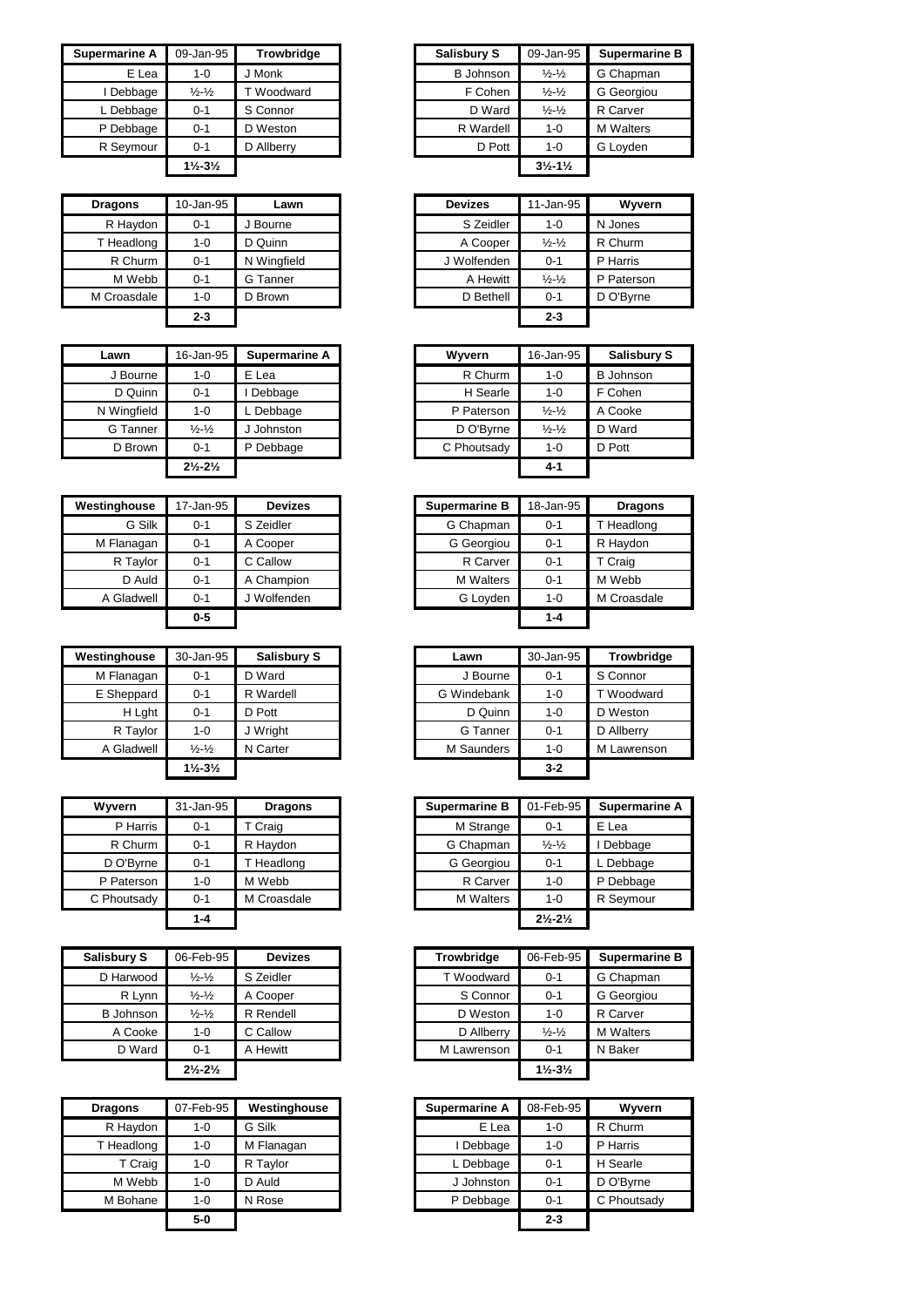| <b>Wyvern</b> | 20-Feb-95                     | <b>Trowbridge</b> | Westinghouse | 21-Feb-95                     | Superi |
|---------------|-------------------------------|-------------------|--------------|-------------------------------|--------|
| N Jones       | $0 - 1$                       | J Monk            | G Silk       | $0 - 1$                       | E Lea  |
| D O'Byrne     | $0 - 1$                       | T Woodward        | M Flanagan   | $0 - 1$                       | Debba  |
| H Searle      | $1 - 0$                       | D Weston          | H Light      | $0 - 1$                       | L Debb |
| P Paterson    | $\frac{1}{2} - \frac{1}{2}$   | D Allberry        | D Auld       | 1-0                           | P Debb |
| C Phoutsady   | $1 - 0$                       | P Monk            | R Taylor     | $\frac{1}{2} - \frac{1}{2}$   | K Hyde |
|               | $2\frac{1}{2} - 2\frac{1}{2}$ |                   |              | $1\frac{1}{2} - 3\frac{1}{2}$ |        |

| <b>Devizes</b> | 22-Feb-95                   | <b>Dragons</b> | <b>Supermarine B</b> |            | 22-Feb-95 | Lawn        |
|----------------|-----------------------------|----------------|----------------------|------------|-----------|-------------|
| S Zeidler      | $\frac{1}{2} - \frac{1}{2}$ | R Haydon       |                      | G Chapman  | $0 - 1$   | G Windebar  |
| A Cooper       | $\frac{1}{2} - \frac{1}{2}$ | Craig          |                      | G Georgiou | $0 - 1$   | J Bourne    |
| C Callow       | 0-1                         | Headlong       |                      | R Carver   | $0 - 1$   | D Quinn     |
| A Hewitt       | 0-1                         | M Webb         |                      | G Loyden   | $0 - 1$   | N Wingfield |
| A Champion     | $1 - 0$                     | M Bohane       |                      | R Mayer    | $0 - 1$   | M Saunders  |
|                | $2 - 3$                     |                |                      |            | $0-5$     |             |

| Trowbridge | 06-Mar-95                   | Westinghouse | <b>Dragons</b> | 06-Mar-95 | <b>Salisbury S</b> |
|------------|-----------------------------|--------------|----------------|-----------|--------------------|
| S Connor   | 1-0                         | G Silk       | R Haydon       | 1-0       | D Harwood          |
| T Woodward | 1-0                         | M Flanagan   | T Headlong     | $1 - 0$   | <b>B</b> Johnson   |
| D Weston   | $0 - 1$                     | R Taylor     | T Craig        | $1 - 0$   | F Cohen            |
| D Allberry | $\frac{1}{2} - \frac{1}{2}$ | D Auld       | M Webb         | $0 - 1$   | A Cooke            |
| S Moseley  | $\frac{1}{2} - \frac{1}{2}$ | P Barber     | M Croasdale    | $0 - 1$   | D Ward             |
|            | $3 - 2$                     |              |                | $3 - 2$   |                    |

| Lawn        | 06-Mar-95 | Wyvern     | <b>Supermarine A</b> | 08-Ma |
|-------------|-----------|------------|----------------------|-------|
| N Wingfield | $1 - 0$   | P Harris   |                      |       |
| D Quinn     | $1 - 0$   | R Churm    |                      |       |
| M Saunders  | $0 - 1$   | H Searle   | Default              |       |
| D Brown     | $0 - 1$   | D O'Byrne  |                      |       |
| Default     | $0 - 1$   | P Paterson |                      |       |
|             | $2 - 3$   |            |                      |       |

| <b>Salisbury S</b> | 20-Mar-95                     | Supermarine A | Westinghouse | 21-Mar-95 | Lawn          |
|--------------------|-------------------------------|---------------|--------------|-----------|---------------|
| B Johnson          | $\frac{1}{2} - \frac{1}{2}$   | E Lea         | R Taylor     | $0 - 1$   | <b>Bourne</b> |
| D Ward             | $\frac{1}{2} - \frac{1}{2}$   | Debbage       | A Gladwell   | $0 - 1$   | D Quinn       |
| R Wardell          | $\frac{1}{2} - \frac{1}{2}$   | Debbage       | G Silk       | $1 - 0$   | M Saunder     |
| D Pott             | $0 - 1$                       | R Gyening     | M Flanagan   | 1-0       | D Brown       |
| J Wright           | $1 - 0$                       | P Debbage     | N Rose       | 1-0       | Default       |
|                    | $2\frac{1}{2} - 2\frac{1}{2}$ |               |              | $3 - 2$   |               |

| Wvvern     | 21-Mar-95                     | Supermarine B    | <b>Devizes</b> | 22-Mar-95 | <b>Trow</b> |
|------------|-------------------------------|------------------|----------------|-----------|-------------|
| N Jones    | $\frac{1}{2} - \frac{1}{2}$   | G Chapman        | S Zeidler      | $1 - 0$   | D West      |
| R Churm    | $1 - 0$                       | K Hvde           | A Cooper       | $1 - 0$   | D Allber    |
| P Harris   | $1 - 0$                       | R Carver         | J Wolfenden    | $1 - 0$   | A Booth     |
| D O'Byrne  | $\frac{1}{2} - \frac{1}{2}$   | <b>M</b> Walters | A Champion     | $1 - 0$   | M Lawre     |
| P Paterson | $\frac{1}{2} - \frac{1}{2}$   | G Lovden         | G Patching     | $0 - 1$   | P Monk      |
|            | $3\frac{1}{2} - 1\frac{1}{2}$ |                  |                | $4 - 1$   |             |

| Lawn        | 27-Mar-95                   | <b>Devizes</b> | <b>Trowbridge</b> | 27-Mar-95 | Salisbu          |
|-------------|-----------------------------|----------------|-------------------|-----------|------------------|
| J Bourne    | $0 - 1$                     | S Zeidler      | T Woodward        | $0 - 1$   | <b>B</b> Johnsor |
| D Quinn     | $\frac{1}{2} - \frac{1}{2}$ | A Cooper       | D Weston          | $0 - 1$   | D Ward           |
| N Wingfield | $\frac{1}{2} - \frac{1}{2}$ | Wolfenden      | D Allberry        | $1 - 0$   | R Wardell        |
| M Saunders  | $0 - 1$                     | A Hewitt       | A Booth           | $0 - 1$   | D Pott           |
| D Brown     | $0 - 1$                     | D Bethell      | M Lawrenson       | $1 - 0$   | N Carter         |
|             | $1 - 4$                     |                |                   | $2 - 3$   |                  |

| Supermarine B    | 29-Mar-95                     | Westinghouse | <b>Supermarine A</b> | 29-Mar-95 | <b>Dragons</b> |
|------------------|-------------------------------|--------------|----------------------|-----------|----------------|
| G Georgiou       | $0 - 1$                       | R Taylor     | E Lea                | 1-0       | T Headlong     |
| R Carver         | $\frac{1}{2} - \frac{1}{2}$   | G Silk       | I Debbage            | $0 - 1$   | R Haydon       |
| <b>M</b> Walters | 1-0                           | A Gladwell   | L Debbage            | $0 - 1$   | T Craig        |
| G Lovden         | $0 - 1$                       | M Flanagan   | J Johnston           | 1-0       | M Webb         |
| K Hyde           | 1-0                           | P Barber     | C McCarthy           | $0 - 1$   | M Bohane       |
|                  | $2\frac{1}{2} - 2\frac{1}{2}$ |              |                      | $2 - 3$   |                |

| Wvvern      | 20-Feb-95                     | <b>Trowbridge</b> | Westinghouse | 21-Feb-95                     | Supermarine A |
|-------------|-------------------------------|-------------------|--------------|-------------------------------|---------------|
| N Jones     | $0 - 1$                       | J Monk            | G Silk       | $0 - 1$                       | E Lea         |
| D O'Byrne   | $0 - 1$                       | T Woodward        | M Flanagan   | $0 - 1$                       | Debbage       |
| H Searle    | 1-0                           | D Weston          | H Light      | $0 - 1$                       | L Debbage     |
| P Paterson  | $\frac{1}{2} - \frac{1}{2}$   | D Allberry        | D Auld       | $1 - 0$                       | P Debbage     |
| C Phoutsady | 1-0                           | P Monk            | R Taylor     | $\frac{1}{2} - \frac{1}{2}$   | K Hyde        |
|             | $2\frac{1}{2} - 2\frac{1}{2}$ |                   |              | $1\frac{1}{2} - 3\frac{1}{2}$ |               |

| vizes     | 22-Feb-95                   | <b>Dragons</b> | <b>Supermarine B</b> | 22-Feb-95 | Lawn        |
|-----------|-----------------------------|----------------|----------------------|-----------|-------------|
| S Zeidler | $\frac{1}{2} - \frac{1}{2}$ | R Haydon       | G Chapman            | $0 - 1$   | G Windebank |
| A Cooper  | $\frac{1}{2} - \frac{1}{2}$ | T Craig        | G Georgiou           | $0 - 1$   | J Bourne    |
| C Callow  | $0 - 1$                     | T Headlong     | R Carver             | $0 - 1$   | D Quinn     |
| A Hewitt  | $0 - 1$                     | M Webb         | G Loyden             | $0 - 1$   | N Wingfield |
| hampion:  | 1-0                         | M Bohane       | R Mayer              | $0 - 1$   | M Saunders  |
|           | $2 - 3$                     |                |                      | $0 - 5$   |             |
|           |                             |                |                      |           |             |

| /bridge    | 06-Mar-95                   | Westinghouse | <b>Dragons</b> | 06-Mar-95 | Salisbury S      |
|------------|-----------------------------|--------------|----------------|-----------|------------------|
| S Connor   | $1 - 0$                     | G Silk       | R Haydon       | $1 - 0$   | D Harwood        |
| Voodward   | 1-0                         | M Flanagan   | T Headlong     | $1 - 0$   | <b>B</b> Johnson |
| D Weston   | $0 - 1$                     | R Taylor     | T Craig        | $1 - 0$   | F Cohen          |
| D Allberry | $\frac{1}{2} - \frac{1}{2}$ | D Auld       | M Webb         | $0 - 1$   | A Cooke          |
| Moseley    | $\frac{1}{2} - \frac{1}{2}$ | P Barber     | M Croasdale    | $0 - 1$   | D Ward           |
|            | $3-2$                       |              |                | $3 - 2$   |                  |

| Lawn               | 06-Mar-95 | Wyvern     | Supermarine A | 08-Mar-95 |
|--------------------|-----------|------------|---------------|-----------|
| <b>V</b> Wingfield | $1 - 0$   | P Harris   |               | $0 - 1$   |
| D Quinn            | $1 - 0$   | R Churm    |               | $0 - 1$   |
| Saunders           | $0 - 1$   | H Searle   | Default       | $0 - 1$   |
| D Brown            | $0 - 1$   | D O'Byrne  |               | $0 - 1$   |
| Default            | $0 - 1$   | P Paterson |               | $0 - 1$   |
|                    | $2 - 3$   |            |               | $0 - 5$   |

| sbury S   | 20-Mar-95                     | Supermarine A | Westinghouse | 21-Mar-95 | Lawn       |
|-----------|-------------------------------|---------------|--------------|-----------|------------|
| . Johnson | $\frac{1}{2} - \frac{1}{2}$   | E Lea         | R Taylor     | $0 - 1$   | J Bourne   |
| D Ward    | $\frac{1}{2} - \frac{1}{2}$   | Debbage       | A Gladwell   | $0 - 1$   | D Quinn    |
| R Wardell | $\frac{1}{2} - \frac{1}{2}$   | Debbage       | G Silk       | $1 - 0$   | M Saunders |
| D Pott    | $0 - 1$                       | R Gyening     | M Flanagan   | 1-0       | D Brown    |
| J Wright  | $1 - 0$                       | P Debbage     | N Rose       | $1 - 0$   | Default    |
|           | $2\frac{1}{2} - 2\frac{1}{2}$ |               |              | $3 - 2$   |            |

| Wvvern     | 21-Mar-95                     | Supermarine B    | <b>Devizes</b> | 22-Mar-95 | Trowbridge  |
|------------|-------------------------------|------------------|----------------|-----------|-------------|
| N Jones    | $\frac{1}{2} - \frac{1}{2}$   | G Chapman        | S Zeidler      | $1 - 0$   | D Weston    |
| R Churm    | $1 - 0$                       | K Hyde           | A Cooper       | $1 - 0$   | D Allberry  |
| P Harris   | $1 - 0$                       | R Carver         | J Wolfenden    | 1-0       | A Booth     |
| D O'Byrne  | $\frac{1}{2} - \frac{1}{2}$   | <b>M</b> Walters | A Champion     | 1-0       | M Lawrenson |
| P Paterson | $\frac{1}{2} - \frac{1}{2}$   | G Loyden         | G Patching     | $0 - 1$   | P Monk      |
|            | $3\frac{1}{2} - 1\frac{1}{2}$ |                  |                | $4 - 1$   |             |

| Lawn               | 27-Mar-95                   | <b>Devizes</b> | <b>Trowbridge</b> | 27-Mar-95 | <b>Salisbury S</b> |
|--------------------|-----------------------------|----------------|-------------------|-----------|--------------------|
| J Bourne           | $0 - 1$                     | S Zeidler      | T Woodward        | $0 - 1$   | <b>B</b> Johnson   |
| D Quinn            | $\frac{1}{2} - \frac{1}{2}$ | A Cooper       | D Weston          | $0 - 1$   | D Ward             |
| <b>V</b> Wingfield | $\frac{1}{2} - \frac{1}{2}$ | J Wolfenden    | D Allberry        | 1-0       | R Wardell          |
| Saunders           | $0 - 1$                     | A Hewitt       | A Booth           | $0 - 1$   | D Pott             |
| D Brown            | $0 - 1$                     | D Bethell      | M Lawrenson       | 1-0       | N Carter           |
|                    | $1 - 4$                     |                |                   | $2 - 3$   |                    |
|                    |                             |                |                   |           |                    |

| ermarine B | 29-Mar-95                     | Westinghouse | <b>Supermarine A</b> | 29-Mar-95 | <b>Dragons</b> |
|------------|-------------------------------|--------------|----------------------|-----------|----------------|
| G Georgiou | $0 - 1$                       | R Taylor     | E Lea                | 1-0       | T Headlong     |
| R Carver   | $\frac{1}{2} - \frac{1}{2}$   | G Silk       | Debbage              | $0 - 1$   | R Haydon       |
| M Walters  | $1 - 0$                       | A Gladwell   | ∟ Debbage            | $0 - 1$   | T Craig        |
| G Loyden   | $0 - 1$                       | M Flanagan   | J Johnston           | 1-0       | M Webb         |
| K Hyde     | $1 - 0$                       | P Barber     | C McCarthy           | $0 - 1$   | M Bohane       |
|            | $2\frac{1}{2} - 2\frac{1}{2}$ |              |                      | $2 - 3$   |                |